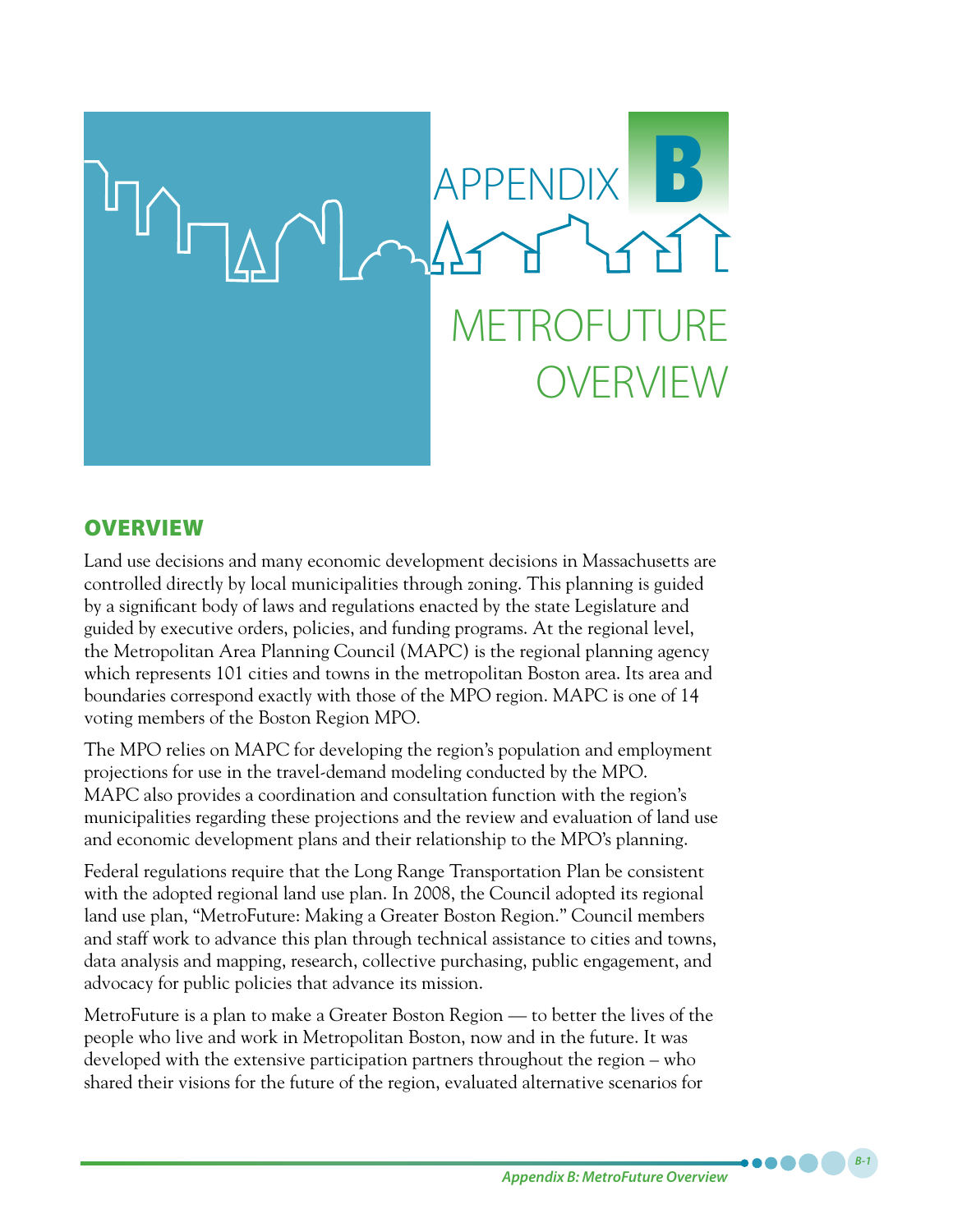our future using data and computer models, and had difficult conversations about the region's priorities.

MetroFuture capitalizes on the region's most important assets: its diverse people and landscape, a history of innovation, and a commitment to education and civic engagement. It is a vision of a region where growth is focused in areas where it already exists and linked by an efficient transportation system; our land and natural resources are conserved; we invest in our residents by improving their health and education; opportunities are available to all residents of the region, regardless of race or ethnicity; and expanding prosperity benefits all of us.

Through this process, MAPC created a set of 65 specific goals for the year 2030, as well as objectives and indicators to measure progress toward achieving these goals; 13 implementation strategies containing hundreds of recommendations for actions needed to achieve our goals; and a constituency of "plan builders" poised to make our vision a reality. More information on all of these — which, collectively, make up the "MetroFuture plan" — can be found at www.metrofuture.org.

Goals, objectives and implementation strategies are broadly grouped in 5 categories:

- Sustainable growth patterns
- Housing choices
- Community vitality
- Prosperity
- Getting around

Six implementation strategies were adopted for transportation.

- 1. Integrate land use and transportation planning
- 2. Prioritize transit and transportation alternatives
- 3. Establish stable and sufficient financing for all modes
- 4. Promote an efficient and transparent project delivery system
- 5. Establish a comprehensive maintenance program for safety and future cost savings
- 6. Improve the competitiveness of rail freight

These goals, objectives, and strategies coincide with the visions and policies that have been adopted by the MPO for the development of the LRTP – Paths to a Sustainable Region.

As part of the process MAPC created demographic and economic projections of the region's future. The adopted scenario involves significant changes in regional growth patterns. Approximately 53 to 55 percent of growth (housing units and employment) is directed to the Inner Core or Regional Urban Centers; and only 16 to 18 percent of employment and housing unit growth would occur in the Developing Suburbs.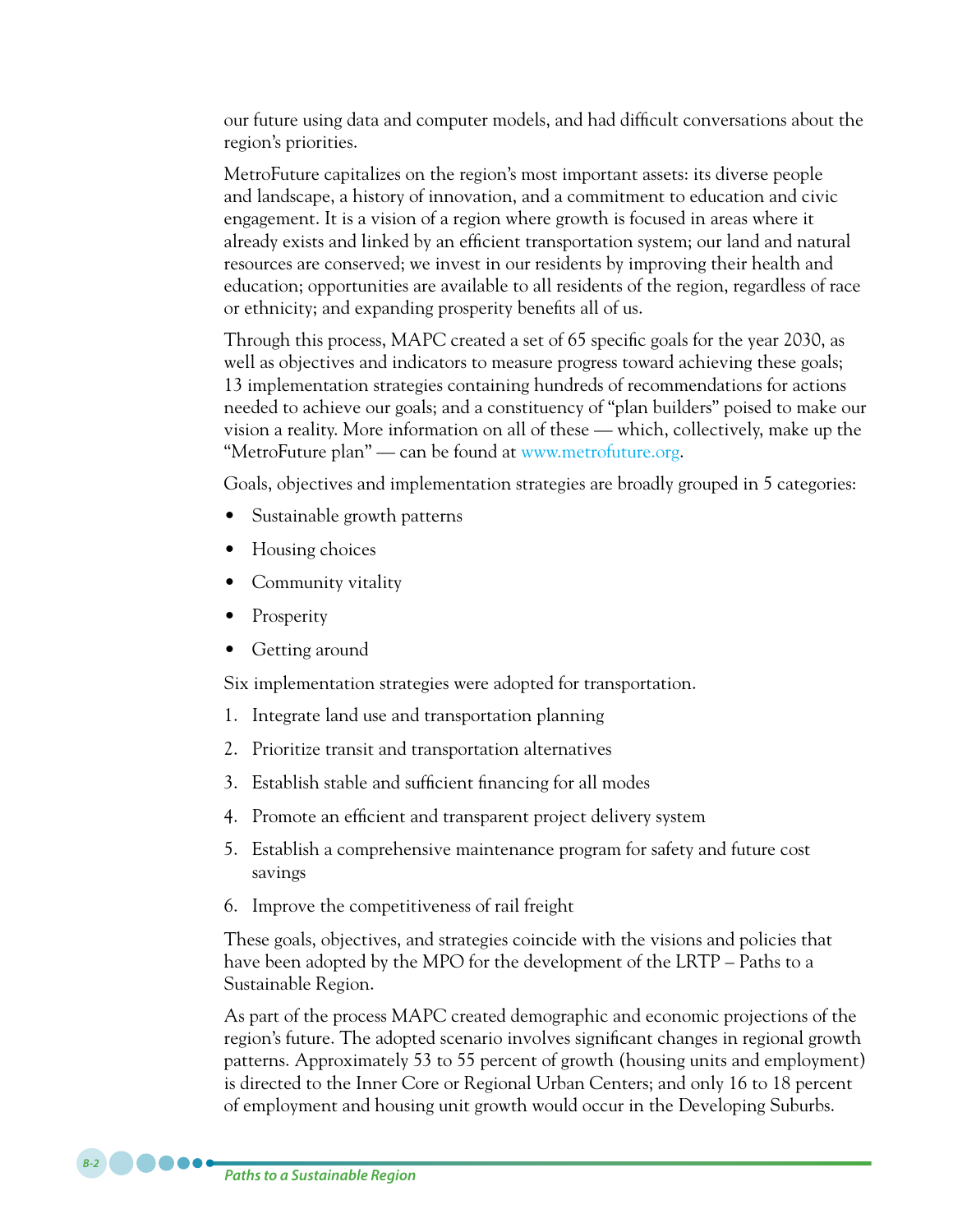Growth would also be concentrated in Community Oriented Development Areas (CODAs) and near transit. Approximately 77 to 80 percent of housing unit and employment growth would be in CODAs; and approximately 66 to 70 percent of new housing unit and employment growth would be near transit. The scenario also includes aggressive goals for water conservation and educational attainment; so that only 5 municipalities would exceed current Water Management Act limits, and there would be 40,000 fewer daily commuters from outside the region needed to satisfy regional labor demand.

Following the ratification of the scenario, MAPC distributed Transportation Analysis Zone (TAZ) level forecasts to every municipality in the region and to neighboring RPAs, with a request for comments and information on projects completed since 2000 or currently planned. A TAZ is an aggregation of census geography based on demographic information and numbers of trips produced, and attracted within, its borders. Each zone contains population, employment, and housing information. The average TAZ has approximately 1,800 people. MAPC incorporated into the MetroFuture Scenario the development already underway, and included planned development selectively, based on its consistency with MetroFuture principles.

The latest adjustments were incorporated into the TAZ-level projections for the 101 municipalities in the Boston Region MPO. The final forecasts, known simply as MetroFuture, were delivered to MPO staff in December 2010 for inclusion into the travel-demand model. MAPC is currently undertaking the last phase of MetroFuture, which involves developing strategies to achieve that future, including the implementation of a future Regional Transportation Plan that supports the preferred alternative.

The MPO's travel-demand model includes an additional 63 municipalities outside of the Boston Region MPO in six different regional planning agencies (RPA)/MPOs (see Figure A-1 in Appendix A). The projections from these MPOs were used to ensure that there are no conflicts in demographic assumptions among the MPOs included in the modeled area, per FHWA/FTA regulations. This preferred alternative is known as the RPA Hybrid scenario because it includes the MetroFuture TAZlevel forecasts for the 101 municipalities in the MAPC/Boston MPO region, and projections from neighboring RPAs for the 63 municipalities that are in the modeled area but outside the Boston MPO region. These projections were created by the RPAs using a variety of methodologies and assumptions regarding future growth and the distribution of that growth.

In the RPA Hybrid scenario, municipal-level demographic totals projected by neighboring RPAs are maintained, but Boston Region MPO staff reallocated the projected data for population, households, and employment. The allocation methodology assumes that the distribution of population and employment in the future will be the same as in the MetroFuture scenario, regardless of the amount of growth (for example, if a particular TAZ contains 10 percent of its municipality's population or employment in the MetroFuture scenario, it would also contain 10 percent of the municipality's population or households in the RPA Hybrid. Since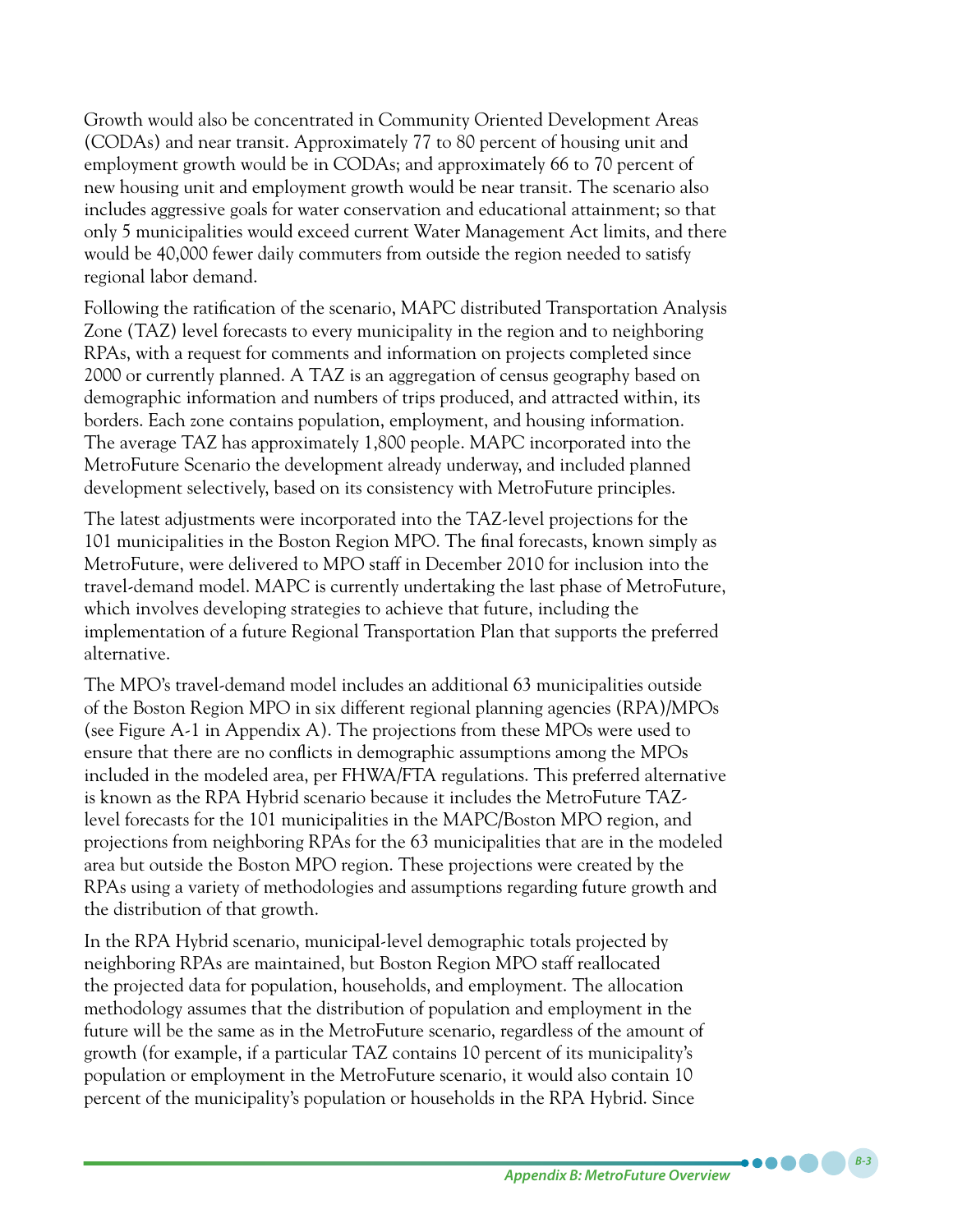growth rates for most municipalities are relatively modest in the MetroFuture projections, this methodology has the effect of allocating the higher levels of growth projected by other RPAs according to the existing population and employment data; many TAZs that have slow growth under MetroFuture are projected to grow considerably under the RPA Hybrid scenario. For purposes of trip generation inputs, MPO staff applied the age distribution, educational attainment, and labor force participation rates from the MetroFuture scenario to the total population for each municipality and TAZ, regardless of the level of growth. MPO staff also assumed that the sectoral mix of employment (basic, service, and retail) would be the same for each TAZ in the RPA Hybrid as it is in the MetroFuture scenario, regardless of the level of growth. Municipal population and employment growth rates were not constrained by water availability using existing Water Management Act permit limits. RPA Hybrid projections were not distributed for community comment.

The RPA Hybrid scenario was adopted by the MPO as the preferred land use plan on \_\_\_\_\_\_\_\_, and is being incorporated into the LRTP – Paths to a Sustainable Region through its use in the travel demand model.

# Contemporary Planning Initiatives

Many municipalities have adopted or opted in to contemporary planning initiatives and other planning activities that promote economic development, smart growth, healthy transportation, and greenhouse gas emission reductions. Each corridor chapter showed the municipalities that are participating in these programs. A brief description of each program is presented below.

## **Economic Development**

### *Public Works Economic Development (PWED) Program\*:*

Helps municipalities fund transportation infrastructure projects that have economic development impacts. A checkmark under this category indicates that a community has received a PWED Program grant since the program began in 1992.

## *Chapter 43D Priority Development Sites:*

Provides communities with a tool for targeted economic growth. It guarantees that local permitting decisions will be made within 180 days of submittal. A property must be zoned for commercial or industrial development and must be approved by the local governing body to be eligible. A checkmark under this category indicates that a community has received permitting approval since the program began in 2007.

## *Transportation Management Association (TMA):*

A private, non-profit association of businesses that has a financial dues structure joined together in a legal agreement for the purpose reducing traffic congestion and pollution by improving commuting options. A checkmark under this category indicates that a community is currently served by a TMA.

*Paths to a Sustainable Region*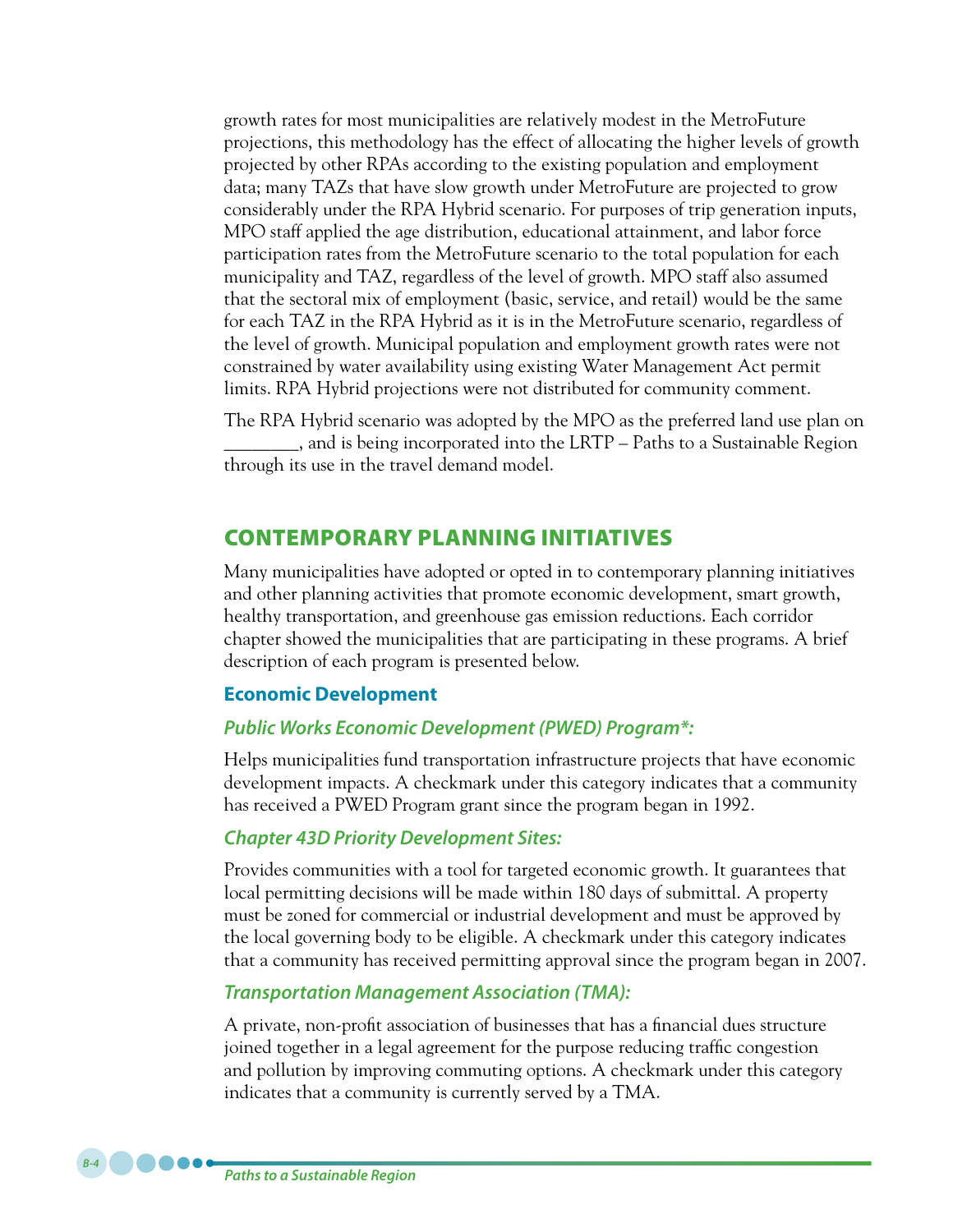## **Smart Growth**

# *The Transit-Oriented Development Infrastructure and Housing Support Program (TOD Bond Program)\*:*

Promotes TOD by providing funding for pedestrian, bicycle, and parking facilities in mixed-use developments near a transit station that meet housing affordability criteria. A checkmark under this category indicates that a community has received a TOD Program grant since the program began in 2004.

## *Chapter 40R Smart Growth Zoning Incentive Program:*

Provides incentives for municipalities to adopt zoning bylaws that encourage smart growth, including development near transit services. In addition to state incentive payments for 40R development, Chapter 40S provides payments to offset unmet education expenses for new students in developments. Although several municipalities have adopted 40R districts, there is no current incentive funding for additional districts. A checkmark under this category indicates that a community has adopted a 40R district since the program began in 2004.

## *Growth Districts Initiative (GDI)\*:*

Partners with municipalities that have identified areas within their community as being appropriate locations for significant growth. The Executive Office of Housing and Economic Development works with the community and property owners to create highly attractive and competitive districts for growth within the municipalities. A checkmark under this category indicates that a community has been designated as a Growth District since the program began in 2004.

## *District Local Technical Assistance Program:*

Provides funding to the Regional Planning Agencies to undertake planning efforts with communities on any issues relating to smart growth or shared municipal services. MAPC has used this funding to write bylaws for communities that want to institute mixed-use developments in transit-oriented area or other community centers. It can also be used for other purposes such as writing open space residential design bylaws to further cluster developments in greenfield areas. A checkmark under this category indicates that a community has received assistance through the program since it began in 2006.

*Appendix B: MetroFuture Overview*

<sup>\*</sup> These grant programs became part of the MassWorks Infrastructure Program in October 2010. The MassWorks Infrastructure Program streamlines the process for municipalities seeking public infrastructure funding to support economic development by consolidating the following six grant programs: Public Works Economic Development (PWED) Grants, Community Development Action Grant (CDAG), Growth District Initiative (GDI) Grants, Massachusetts Opportunity Relocation and Expansion Program (MORE), Small Town Rural Assistance Program (STRAP), and Transit Oriented Development (TOD) Grant Program.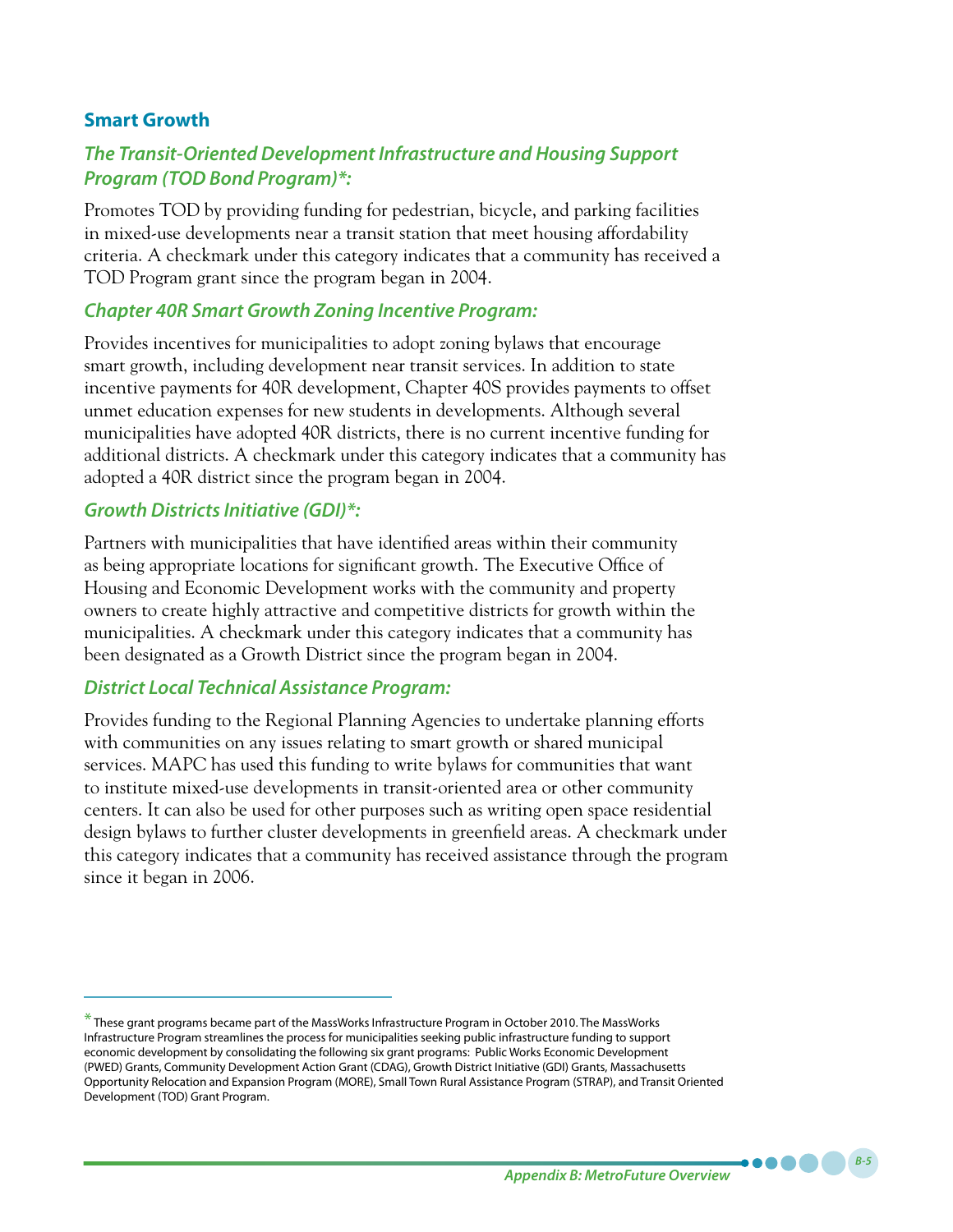### **Land Use**

### *Transit Oriented Developments (TOD) Districts:*

Many communities with commuter rail stations have begun to take advantage of the opportunities to establish a greater density of residential development within walking distance of the stations. This not only provides better access to the commuter rail system to the new residents, it also provides a significant new population base to support existing and future businesses nearby. A checkmark under this category indicates that a community has adopted denser zoning around a transit station.

#### *Mixed Use Zoning Districts:*

Many communities without commuter rail have also undertaken new mixed use zones within village centers; these areas also lessen dependence on single occupancy vehicles by enabling more walk and bike trips for local shopping. A checkmark under this category indicates that a community has adopted some form of mixed-use zoning.

### *Community Preservation Act (CPA):*

Helps cities and towns address open space, recreation, historic preservation, and affordable housing concerns by allowing communities to raise funds through passing a dedicated property tax surcharge. The state matches the amount raised by a community through the CPA Trust Fund. Almost half of the cities and towns within the Boston region have utilized CPA funds, but due to a slowdown in real estate sales, the state is unable to match funds at this time. A checkmark under this category indicates that a community has adopted CPA.

#### **Public Health**

### *Mass In Motion:*

A multi-faceted approach to promote wellness and to prevent obesity in Massachusetts – with a particular focus on the importance of healthy eating and physical activity. Awards grants to cities and towns to make wellness initiatives a priority at the community level. A checkmark under this category indicates that a community has received a Community Wellness Grant through the program.

#### *Safe Routes to School (SRTS):*

Encourages safe, healthy trip options for travel to and from school by collaborating with superintendents, public officials, principals, teachers, school organizations, students, community stakeholders, and neighbors. Aims to reduce congestion, air pollution, and traffic conflicts near participating schools, while increasing the health and mobility of school-aged children through the five E's: education, encouragement, enforcement, engineering, and evaluation. A checkmark under this category indicates that a community has a school that participates in the SRTS program.

#### *Walkable Community Workshops (WCW):*

Helps the region´s communities to promote safe, accessible, and aesthetic walking environments through a workshop with members of the community, including